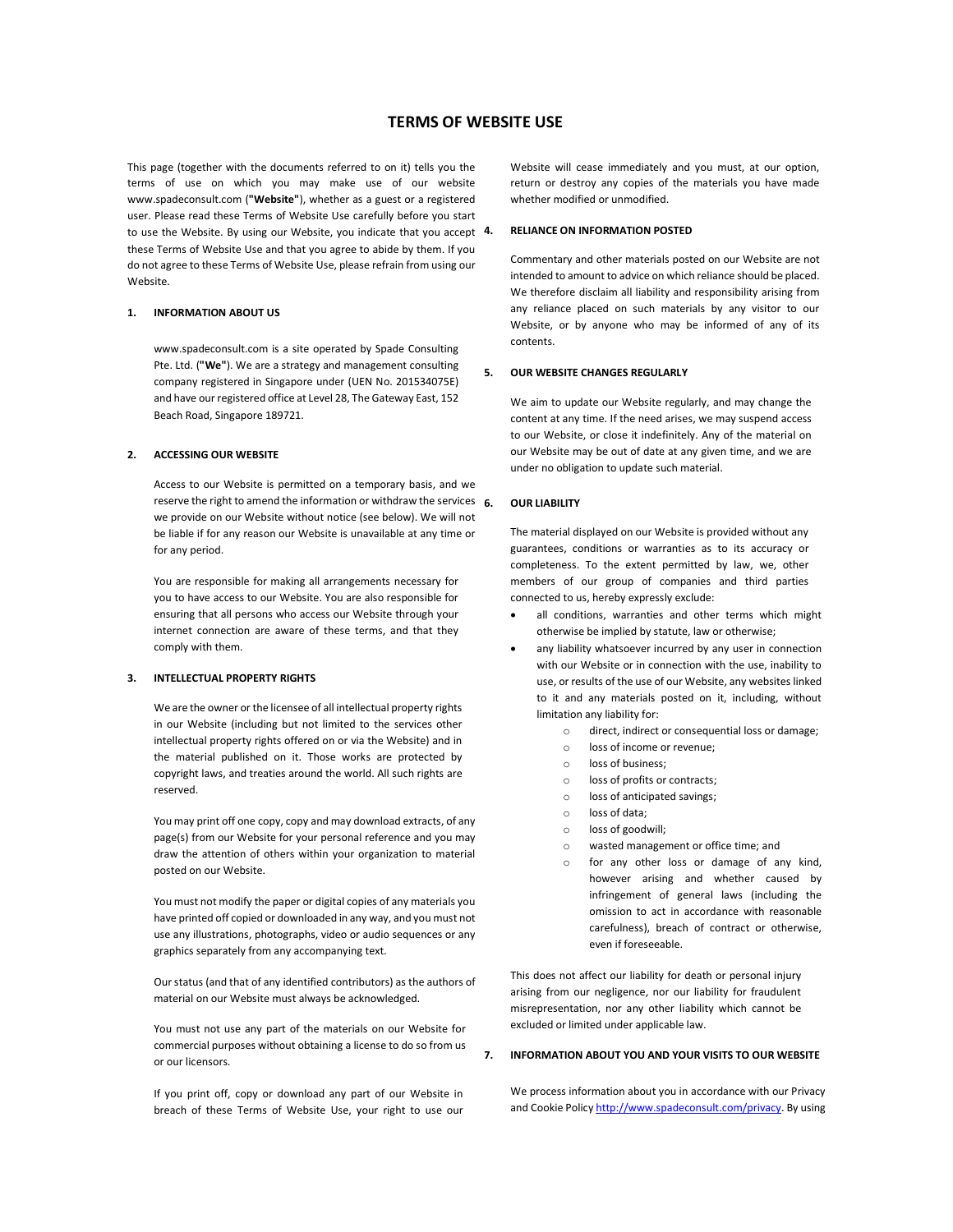our Website, you consent to such processing and you warrant that all data provided by you is accurate and complete.

### 8. SERVICES PROVIDED THROUGH OUR WEBSITE

Services provided through the use of our Website shall be governed by the Terms of Website use available and updated on http://www.spadeconsult.com/termsofuse.

## 9. UPLOADING MATERIAL TO OUR WEBSITE

Whenever you make use of a feature that allows you to upload material to our Website, or to make contact with other users of our Website, you must comply with the Content Standards set out below. You confirm that any such Contribution does comply with those standards, and you indemnify us for any failure to comply.

Any material you upload to our Website will be considered nonconfidential and non-proprietary, and we have the right to use, copy, distribute and disclose to third parties any such material for any purpose. We also have the right to disclose your identity to any third party who is claiming that any material posted or uploaded by you to our Website constitutes a violation of their intellectual property rights, breach of their confidential information or of their right to privacy.

We will not be responsible, or liable to any third party, for the content or accuracy of any materials posted by you or any other user of our Website.

We have the right to remove any material or posting you make on our Website if, in our opinion, such material does not comply with the Content Standards set out below.

## 10. PROHIBITED USES

You may use our Website only for lawful purposes. You may not use our Website:

- in any way that breaches any applicable law or regulations;
- in any way that is unlawful or fraudulent, or has unlawful or fraudulent purpose or effect;
- for the purpose of harming or attempting to harm any individual in any way;
- to send, receive, upload, download, use or re-use any material which does not comply with our Content Standards set out below;
- to transmit, or procure the sending of, any unsolicited or unauthorized advertising or promotional material or any other form of similar solicitation (spam);
- to create liability for us in any way; or in any way that causes us to lose (in whole or in part) the services of our ISPs or other suppliers; and
- to knowingly transmit any data, send or upload any material that contains viruses, Trojan horses, worms, time-bombs, keystroke loggers, spyware, adware or any other harmful programs or similar computer code designed to adversely affect the operation of any computer software or hardware.

You also agree:

 not to reproduce, duplicate, copy or re-sell any part of our Website in contravention of any of the provisions in these Terms of Website Use;

- not to access without authority, interfere with, damage or disrupt:
	- o any part of our Website;
	- o any equipment or network on which our Website is stored;
	- o any software used in the provision of our Website; or
	- o any equipment or network or software owned or used by any third party.

## 11. CONTENT STANDARDS

These content standards ("Content Standards") apply to any and all material which you contribute to our Website ("Contributions"), and to any interactive services associated with the Website.

You must comply with the spirit and the letter of the following standards. The standards apply to each part of any Contribution as well as to its whole.

Contributions must:

- be accurate (where they state facts);
- be genuinely held (where they state opinions);
- comply with applicable law in Singapore and in any country from which they are posted.

Contributions must not:

- contain any material which is defamatory of any person or which is obscene, offensive, hateful or inflammatory;
- promote violent or sexually explicit material;
- promote discrimination based on race, sex, religion, nationality, disability, sexual orientation or age;
- infringe any copyright, database right or trade mark of any other person;
- be false, inaccurate or likely to deceive or mislead any person;
- be made in breach of any legal duty owed to a third party, such as a contractual duty or a duty of confidence;
- promote any illegal activity;
- be threatening, abuse or invade another's privacy, or cause annoyance, inconvenience or needless anxiety;
- be likely to harass, upset, embarrass, alarm or annoy any other person;
- be used to impersonate any person, or to misrepresent your identity or affiliation with any person;
- give the impression that they emanate from us, if this is not the case;
- advocate, promote or assist any unlawful act such as (by way of example only) copyright infringement or computer misuse;
- link directly or indirectly to or include descriptions of goods or services that are prohibited under these Terms of Website Use.

## 12. VIRUSES, HACKING AND OTHER OFFENCES

You must not misuse our Website by knowingly introducing viruses, trojans, worms, logic bombs or other material which is malicious, technologically harmful or designed to disrupt the current operation of our Website. You must not attempt to gain